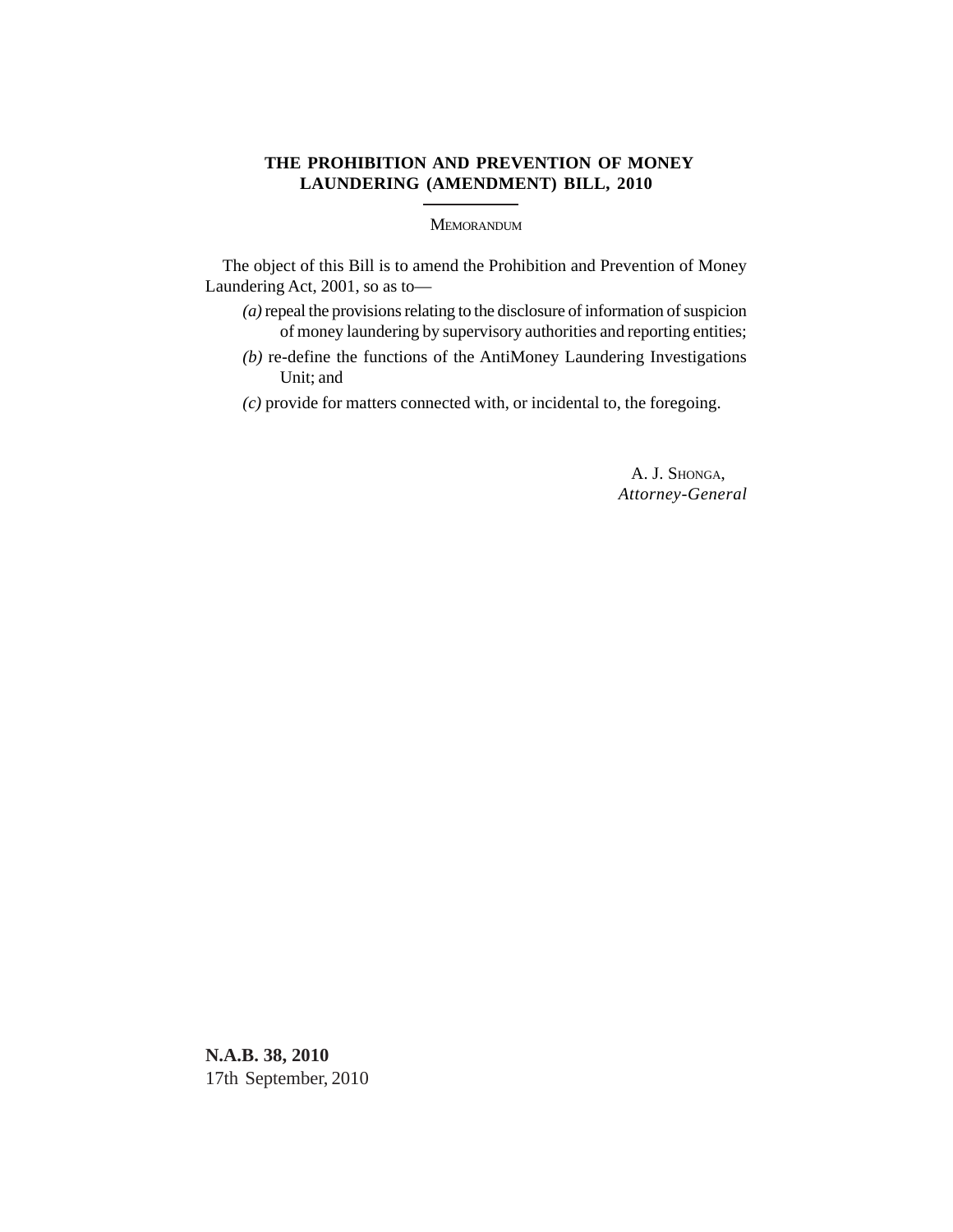## **A BILL ENTITLED**

## **An Act to amend the Prohibition and Prevention of Money Laundering Act, 2001.**

ENACTED by the Parliament of Zambia.

|    | 1. This Act may be cited as the Prohibition and Prevention of                                                                                                    | Enactment                  |
|----|------------------------------------------------------------------------------------------------------------------------------------------------------------------|----------------------------|
|    | Money Laundering (Amendment) Act, 2010, and shall be read as<br>one with the Prohibition and Prevention of Money Laundering Act,                                 | Short title                |
|    | 2001, in this Act referred to as the principal Act.                                                                                                              | Act No. 14 of              |
| 5  | The principal Act is amended in the long title by the deletion<br>2.                                                                                             | 2001                       |
|    | of the words "to provide for the disclosure of information on<br>suspicion of money laundering activities by supervisory authorities<br>and reporting entities;" | Amendment<br>of long title |
|    | 3. Section two of the principal Act is amended —                                                                                                                 |                            |
| 10 | $(a)$ by the deletion of the definitions Aregulated institution"<br>and "supervisory authority";                                                                 | Amendment<br>of section 2  |
|    | $(b)$ by the deletion of the definition "money laundering" and<br>the substitution therefor of the following new definition:                                     |                            |
| 15 | "money laundering" means, where a reasonable<br>inference may be drawn, having regard to the                                                                     |                            |
|    | objective factual circumstances, any activity by a<br>person                                                                                                     |                            |
|    | $(a)$ who knows or has reason to believe that the<br>property is the proceeds of a crime; or                                                                     |                            |
| 20 |                                                                                                                                                                  |                            |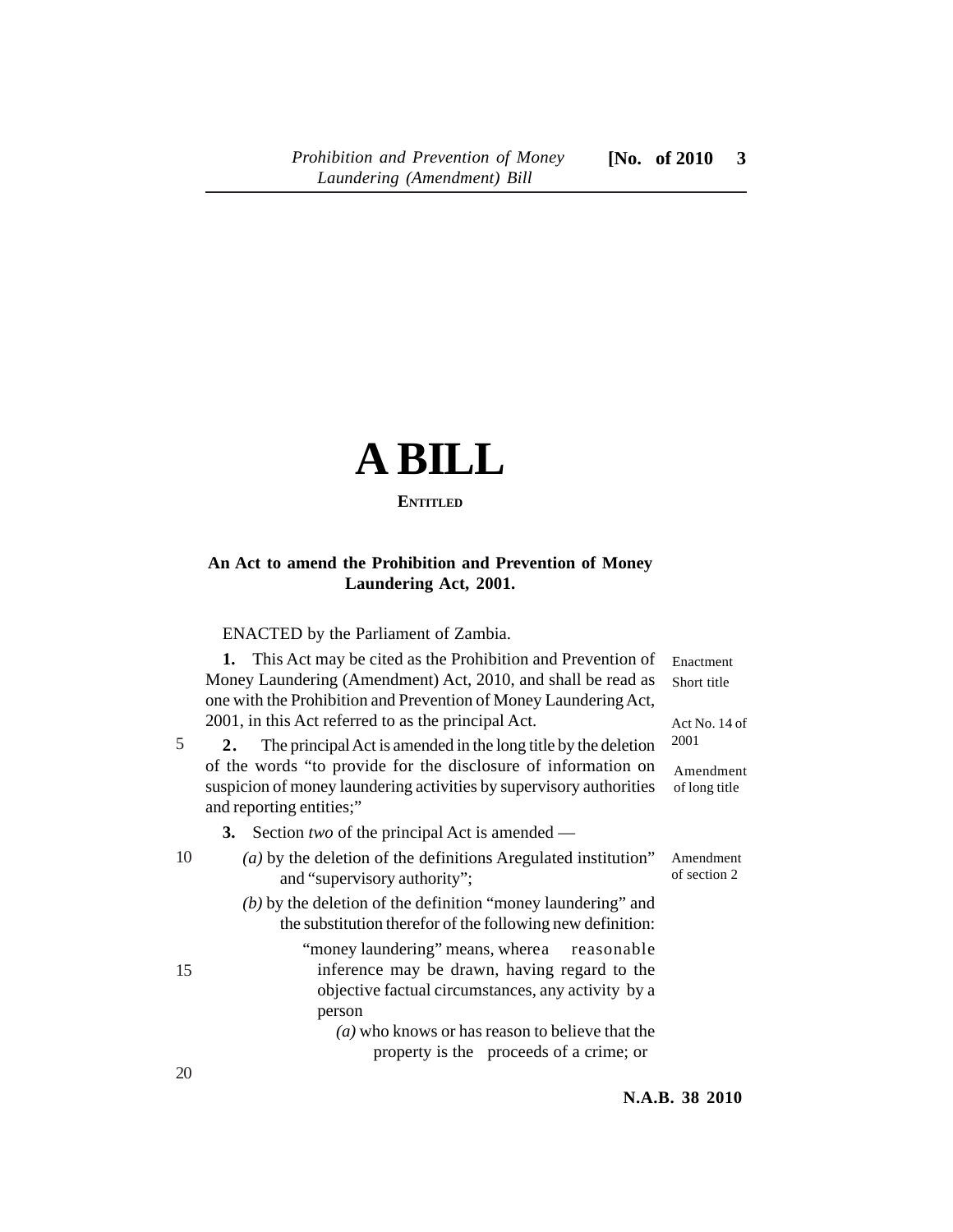- *(b)* without reasonable excuse, fails to take reasonable steps to ascertain whether or realised directly or indirectly, by any person from the commission of a crime; where the person—
	- (i) engages, directly or indirectly, in a transaction 5 that involves proceeds of a crime;
	- (ii) acquires, receives, possesses, disguises, transfers, converts, exchanges, carries, disposes, uses, removes from or brings into Zambia proceeds of a crime; or 10
	- (iii) conceals, disguises or impedes the establishment of the true nature, origin, location, movement, disposition, title of, rights with respect to, or ownership of, proceeds of any illegal activity;

*(c)* by the deletion of the definition "proceeds of crime" and 15 the substitution therefor of the following new definition: "proceeds of crime" means property or benefit that

- is—
	- *(b)* wholly or partly derived or realised from a disposal or other dealing with proceeds 20 of a crime;
	- *(c)* wholly or partly acquired proceeds of a crime;

and includes, on a proportional basis, property into which any property derived or realised directly from 25 the illegal activity is later converted, transformed or intermingled, and any income, capital or other economic gains derived or realised from the property at any time after the crime; or

- *(d)* any property that is derived or realised, 30 directly or indirectly, by any person from any act or omission that occurred outside Zambia and would, if the act or omission had occurred in Zambia, have constituted a crime; 35
- *(d)* by the deletion of the definition "property" and the substitution therefor of the following new definition: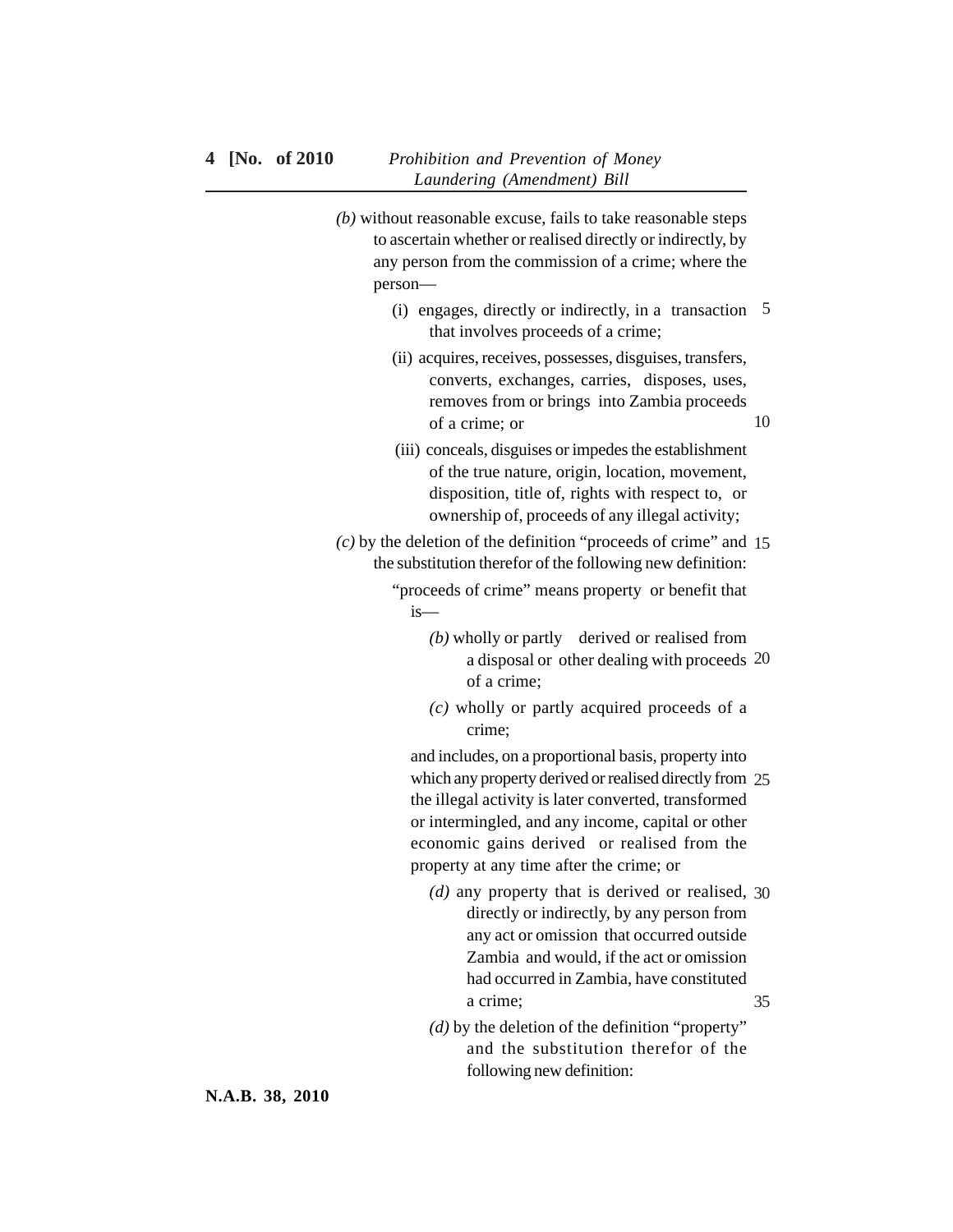| "property" includes any real or personal property,<br>money, things in action or other intangible or<br>incorporeal property, whether located in Zambia<br>or elsewhere and includes property of<br>corresponding value in the absence of the original<br>5<br>illegally acquired property whose value, has been<br>determined; and |                                        |
|-------------------------------------------------------------------------------------------------------------------------------------------------------------------------------------------------------------------------------------------------------------------------------------------------------------------------------------|----------------------------------------|
| $(e)$ by the insertion, in the appropriate places, of the following<br>new definitions:                                                                                                                                                                                                                                             |                                        |
| 10<br>"Centre" means the Financial Intelligence Centre<br>established under the Financial Intelligence Centre<br>Act, 2010;                                                                                                                                                                                                         | Act No. of                             |
| "crime" means an act or omission which constitutes<br>an offence under any written law in Zambia or<br>any other country; and<br>15                                                                                                                                                                                                 | 2010                                   |
| "reporting entity" has the meaning assigned to it in<br>the Financial Intelligence Centre Act, 2010;.                                                                                                                                                                                                                               |                                        |
| 4. Section <i>six</i> of the principal Act is amended in subsection<br>(1)                                                                                                                                                                                                                                                          | Amendment<br>of section 6              |
| (a) by the deletion of paragraph (a) and the substitution<br>20<br>therefor of the following new paragraph:                                                                                                                                                                                                                         |                                        |
| to investigate financial and other business<br>(a)<br>transactions suspected to be part of money<br>laundering offences;                                                                                                                                                                                                            |                                        |
| 25<br>$(b)$ by the insertion of the word "and" at the end of<br>paragraph $(c)$ ;                                                                                                                                                                                                                                                   | Cap. 281                               |
| $(c)$ by the deletion of paragraphs (d) and (e); and                                                                                                                                                                                                                                                                                |                                        |
| (d) by the re-numbering of paragraph (f) as paragraph<br>(d).                                                                                                                                                                                                                                                                       |                                        |
| 30<br>The principal Act is amended by the repeal of Part V and<br>5.<br>the substitution therefor of the following new Part:                                                                                                                                                                                                        | Repeal and<br>replacement<br>of Part V |
| PART V                                                                                                                                                                                                                                                                                                                              |                                        |
| PREVENTION OF MONEY LAUNDERING                                                                                                                                                                                                                                                                                                      |                                        |
| (1) A person who knows or has reason to suspect that<br>12.                                                                                                                                                                                                                                                                         |                                        |
| an authorised officer has commenced, or is about to<br>35<br>$\left(a\right)$<br>commence, an investigation under this Act and<br>unlawfully or recklessly discloses to any other person<br>information or any other matter which is likely to<br>prejudice that investigation or proposed investigation;                           | Prohibition<br>of tipping<br>off       |
| 40<br><sub>or</sub>                                                                                                                                                                                                                                                                                                                 |                                        |

**N.A.B. 38, 2010**